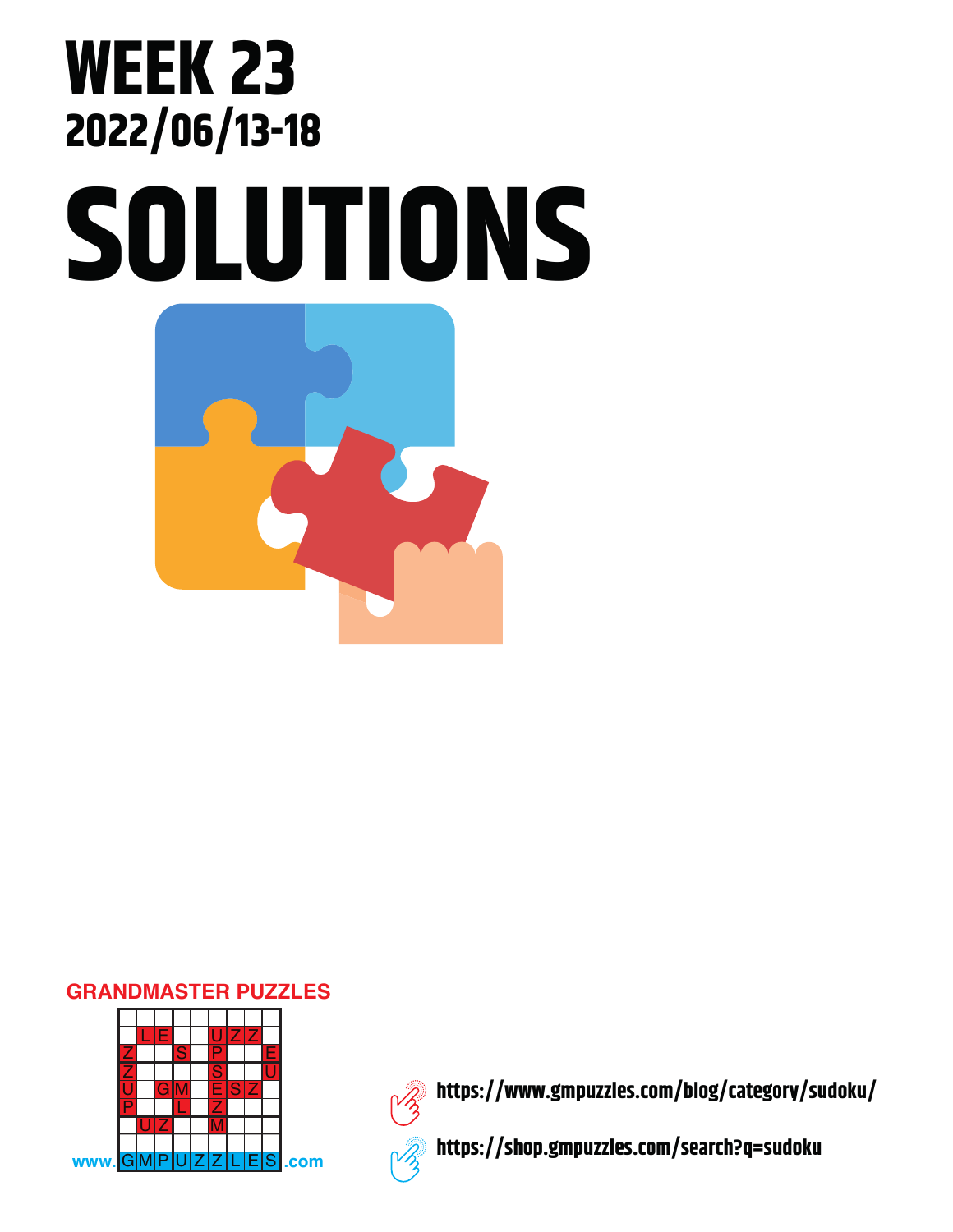| $\overline{2}$ | 5              | 4              | 9              | 6              | 3              |                | $7\phantom{1}$ | 8              |
|----------------|----------------|----------------|----------------|----------------|----------------|----------------|----------------|----------------|
| 9 <sup>1</sup> | 3              | $\mathbf 1$    | 8 <sup>1</sup> | 7 <sup>1</sup> | 5 <sub>1</sub> | $\overline{4}$ | 6              | $\overline{2}$ |
| 6              |                |                | 8 7 1 4        |                |                | 2 9 3 5        |                |                |
| $\mathcal{T}$  | $\overline{2}$ |                | 3 4 8          |                | 9              | 6              | 5 <sup>1</sup> | $\mathbf 1$    |
| $\overline{1}$ | 6              | 8              |                |                | 3 5 7 2        |                | $\overline{4}$ | 9              |
| 5 <sup>1</sup> | $\overline{4}$ |                | 9 2            | $\mathbf 1$    | 6              | 7 <sup>1</sup> | 8              | 3              |
| 4              | 9              |                | 6 5            | 2              |                | 8 3            | 1 <sup>1</sup> | $\overline{7}$ |
| 8              |                | 2 <sup>1</sup> | $\overline{7}$ | 3              | 4 <sup>1</sup> | 5              | 9              | 6              |
| 3              | 7              | 5              | 6              | 9              | 1              | 8              | $\overline{2}$ | 4              |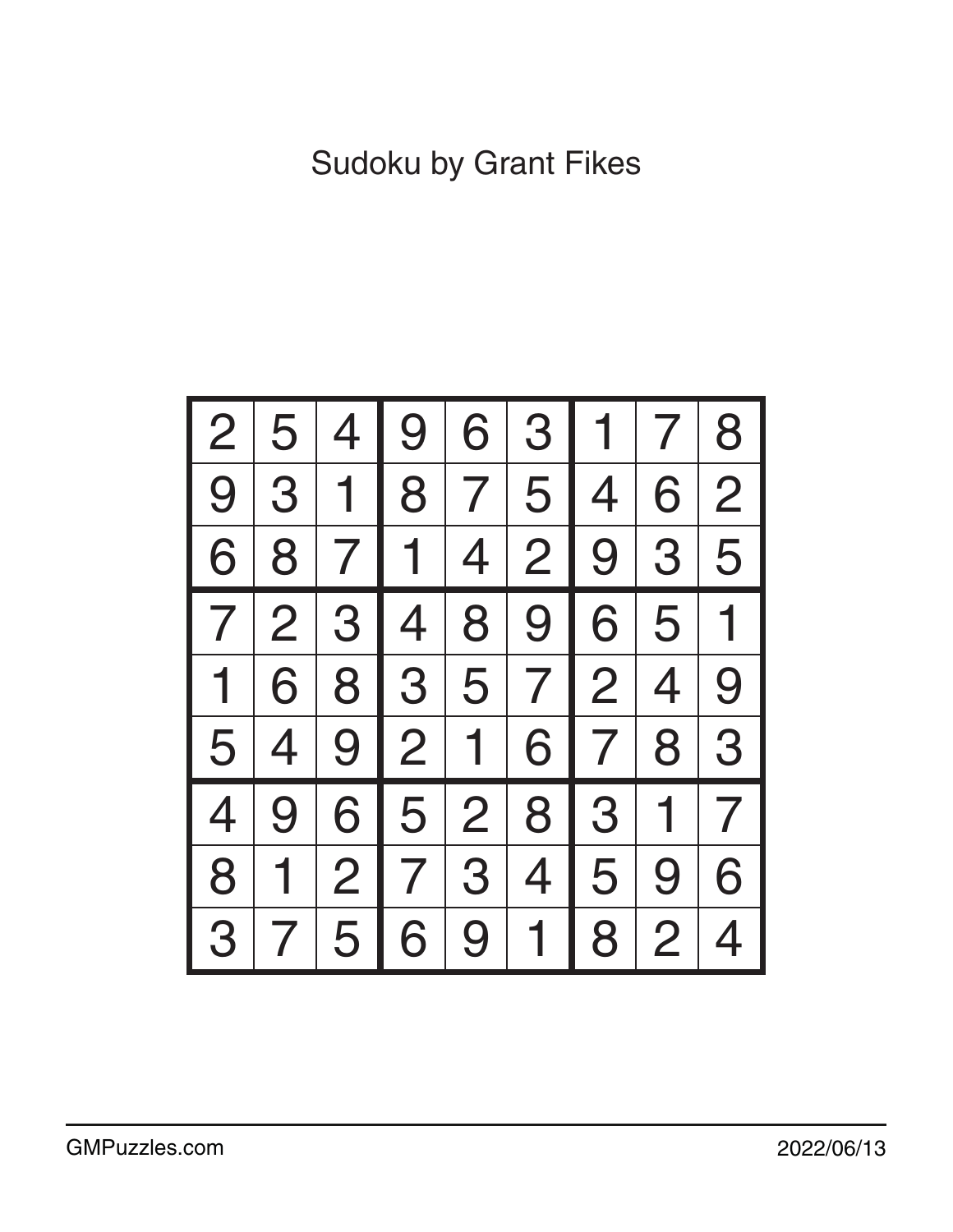| 6              |                | 3              | $\overline{2}$ |                | 8              | 9              | 4              | 5              |
|----------------|----------------|----------------|----------------|----------------|----------------|----------------|----------------|----------------|
| 8              | $\overline{2}$ | 9              | 4              | 3              | 5              | $\overline{7}$ | 1              | 6              |
| 1              | 4              |                | 5 7            | 9 <sup>1</sup> | 6              | $\overline{2}$ | 3 <sup>°</sup> | 8              |
| 9              | 6              | $\overline{2}$ | 8 <sup>1</sup> | 4              | 7 <sup>1</sup> | $\mathbf 1$    | 5              | 3              |
| $\overline{4}$ | $\overline{1}$ |                | 7   5          | 6              | 3 <sup>1</sup> | 8              | 9              | $\overline{2}$ |
| 5              | 3              | 8 <sup>1</sup> |                | 1 2            | 9 <sup>1</sup> | $\overline{4}$ | 6              | $\overline{7}$ |
| 3              | 9              | $\overline{4}$ | 6              | 7 <sup>1</sup> | 2 <sup>1</sup> | 5 <sup>1</sup> | 8              |                |
| 7              | 5              | $\mathbf{1}$   | 3              | 8              | 4              | 6              | $\overline{2}$ | 9              |
| $\overline{2}$ | 8              | 6              | 9              | 5              | 1              | 3              | $\overline{7}$ | 4              |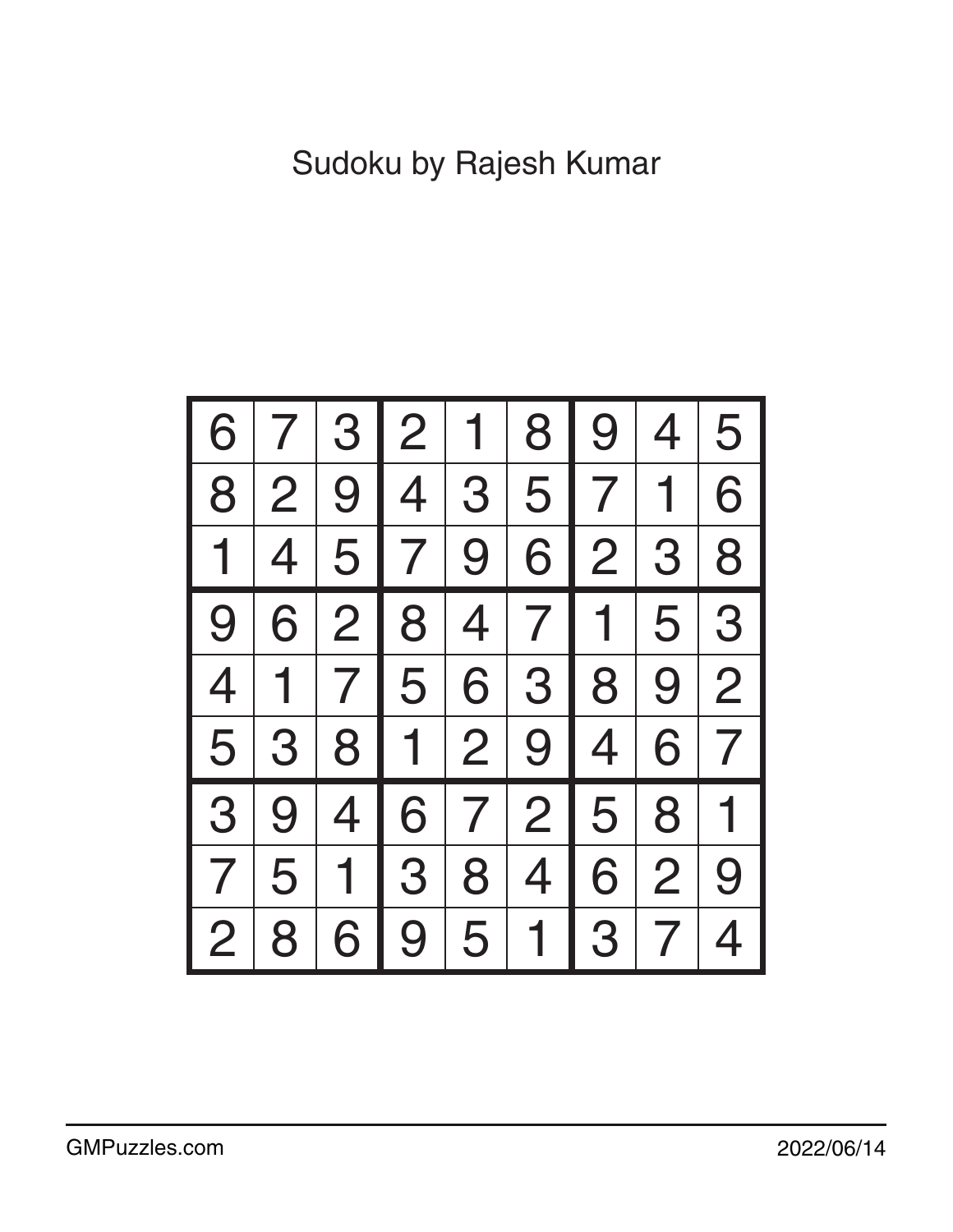## Consecutive Pairs Sudoku by Sam Cappleman-Lynes

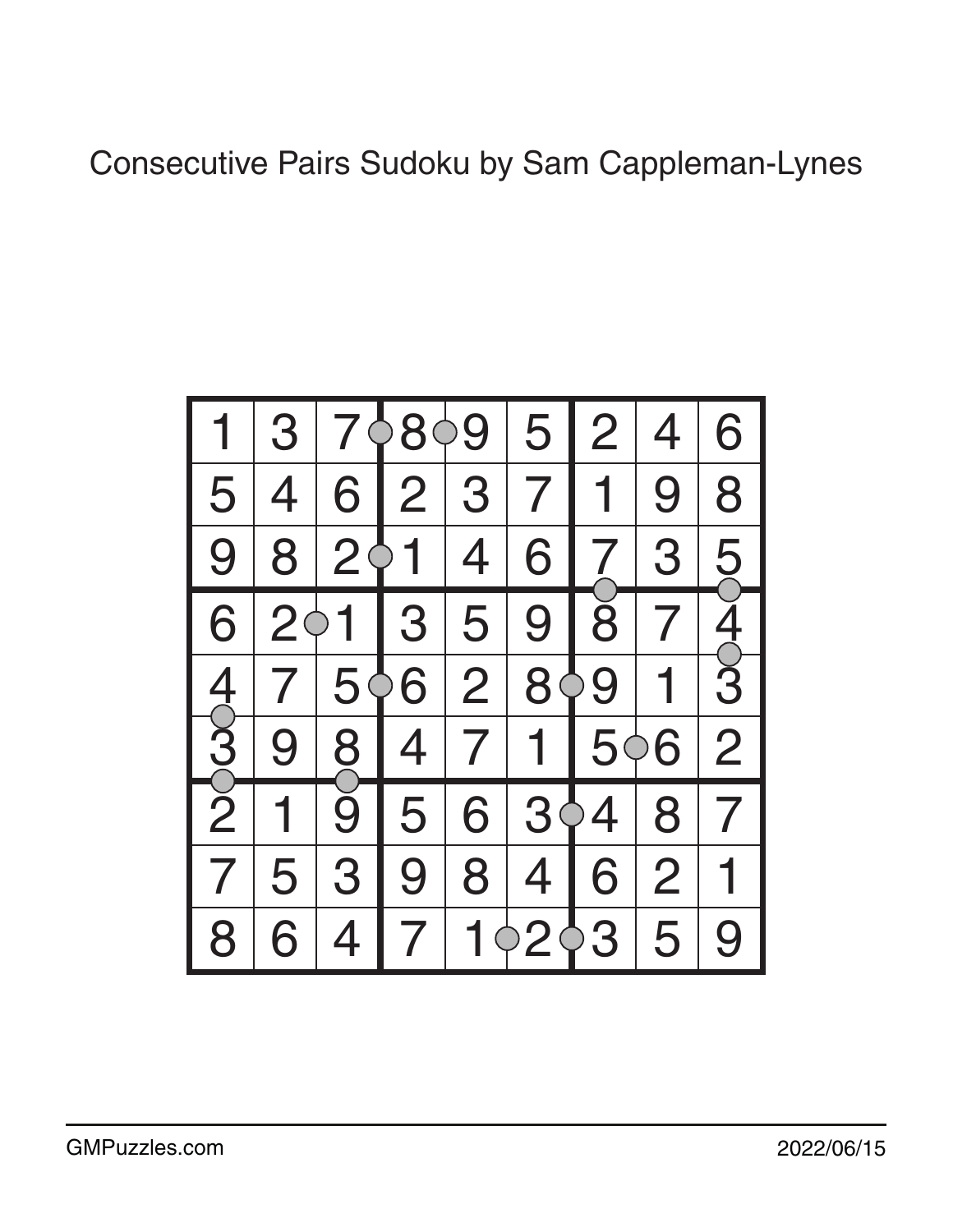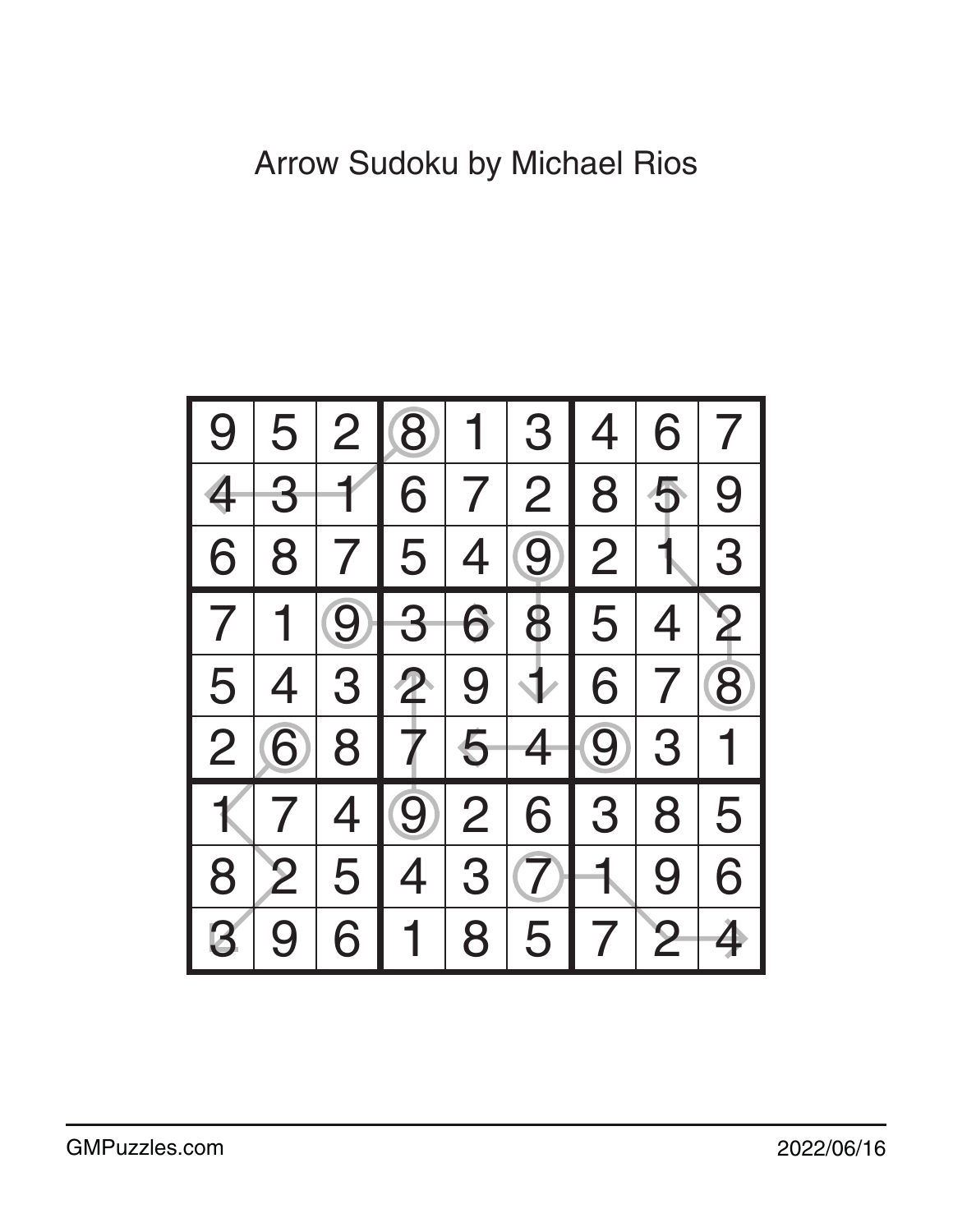## Even/Odd Sudoku by Swaroop Guggilam